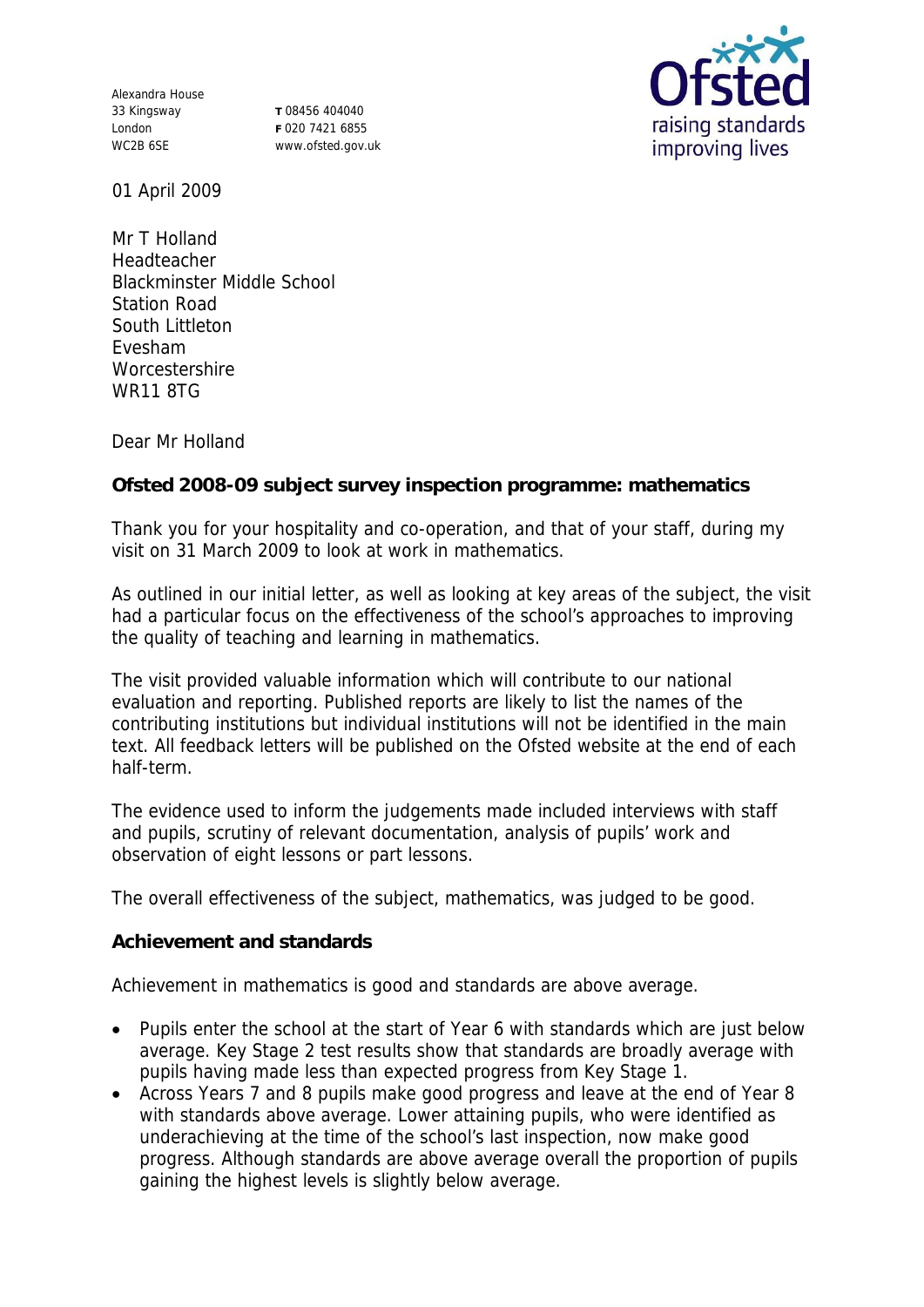- Pupils have very positive attitudes towards mathematics and enjoy lessons, especially those which involve practical work. Behaviour observed was always good.
- Pupils know there targets and also what they need to do to attain them. The school's system for tracking pupils' progress is effective in identifying how well pupils are achieving. Staff intervene quickly if any are falling behind. The system is also very good at gauging the achievement of pupils at the untypical time of transfer to high school at the end of Year 8.

## **Quality of teaching and learning of mathematics**

The quality of teaching and learning of mathematics is good.

- Lessons are engaging and build upon good relationships between staff and pupils. This is especially evident when staff draw on their expertise of other areas of the curriculum; for example, using orienteering to develop angles and bearings and 3D realisation in isometric projections and scale drawings. This often gives work greater relevance.
- Pupils work well in lessons and enjoy the variety of activities, especially when these include practical work or opportunities to work together.
- Teachers often use questions effectively to identify pupils' misconceptions and then ensure problems are overcome through using responses to identify teaching points. However, at other times, questions are closed in nature and do not encourage pupils to give reasons for their answers. This means that pupils do not readily give full responses that develop their reasoning skills.
- Effective use is made of electronic whiteboards but the range of applications used is limited and does not always include more dynamic images.
- Assessment is well directed with good use of objectives, linked to pupils' targets. Marking is good: books are marked thoroughly and frequently, errors in pupils' work are identified, and good support on how to rectify these, as well as suitable encouragement, is given.

**Quality of the mathematics curriculum**

The quality of the mathematics curriculum is good.

- Good schemes of work promote good quality lessons. Appropriate activities are identified within schemes on how best to teach a particular topic. The school's involvement in piloting and delivering materials from the Assessing Pupils Progress (APP) initiative has meant that these has been an increase in activities which involve pupils investigating mathematics and discovering concepts for themselves.
- The 'collapsed' days which allow pupils to develop an area of work across a longer time period have been well received. Pupils commented that it was nice to see how mathematics fitted into other areas of the curriculum and into the world of work and commerce.
- Information and communication technology (ICT) is used well in some lessons by the use of electronic whiteboards but these activities often miss opportunities to use the dynamic nature of the resource. Pupils have inconsistent opportunities to develop their mathematical skills by using ICT themselves.